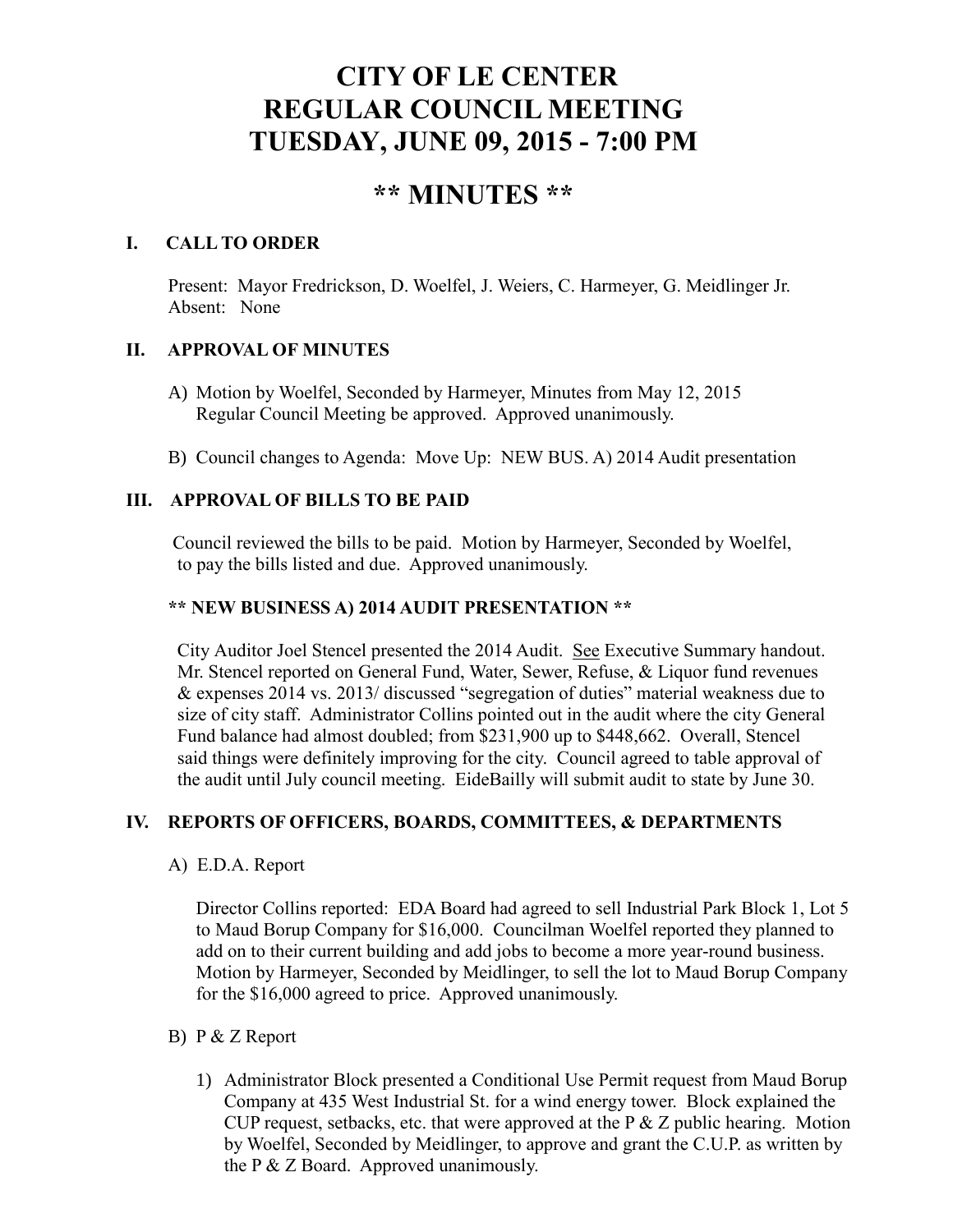- 2) Block presented to council **Resolution No. 2015D**; a resolution updating and slightly raising the building permit fee schedule to 1997 UBC Fee Scale, and also adding to and slightly raising the Flat Fee Permits & Pricing. After discussion: Motion by Meidlinger, Seconded by Harmeyer, to adopt resolution thereby adopting 1997 UBC Fee Scale and Flat Fee Permits & Pricing, effective July  $1<sup>st</sup>$ . Approved unanimously.
- 3) Update on two residential properties deemed hazardous by the council: Mayor Fredrickson explained how he went to county board meeting to ask county commissioners to abate the back-taxes on the Cordova Ave. property for the city to take over ownership of the property; and try to get them both improved and back on the tax-roll. County commissioners were not in favor of this after county attorney stated they were not allowed to do this for the city.
	- a) After discussion: Motion by Mayor Fredrickson, Seconded by Harmeyer, for city to pay the back-taxes of \$4,883.99 for the Cordova Ave. property to take legal possession. Approved by 4-1 vote, Meidlinger voting No.
	- b) Mayor Fredrickson & Administrator Collins will look thru the budget to find the money to tear the houses down and make the lots ready for sale.
- C) Municipal Liquor Store

Manager Brad Collins gave the May report: Sales were \$73,800: up \$2,400 from April, down \$700 from May '14. Collins reported: YTD revenues are up, expenses are down/ upcoming events: graduation parties in full swing/ new tap beer is now flowing/ no summer outdoor back-alley bash this year.

D) Police Department

Police Chief Pfarr reported on the police activities for month of May: 130 calls  $\omega$ 2,791 miles patrolled/ total calls down 18%, total miles up 21% for 2015. Pfarr also reported: squad car had NO repairs since last council meeting/ still training for LETG records management; goes online in August.

E) Water, Sewer, Streets, Parks

Public Works Supt. Curt Roemhildt reported:

- Water- staff working on Wellhead Protection Plan amendment.
- Sewers- May power outage: used all our generators to run the lift-stations.
- Streets- Park Avenue has been seal-coated by the county. Fiber optic installer was poor and hard to work with; left lots of holes in streets and sidewalks around city.
	- 1) Paint striping parking stalls: council generally agreed to repaint the parking stalls @ downtown parking lot and city hall parking lot; AND to yellow paint 10+ ft. of curb at downtown intersection Minnesota St. & Waterville Ave.
- Parks- due to complaints by residents: Motion by Woelfel, Seconded by Harmeyer, to take the "No Dogs" sign down at North Park. Approved unanimously.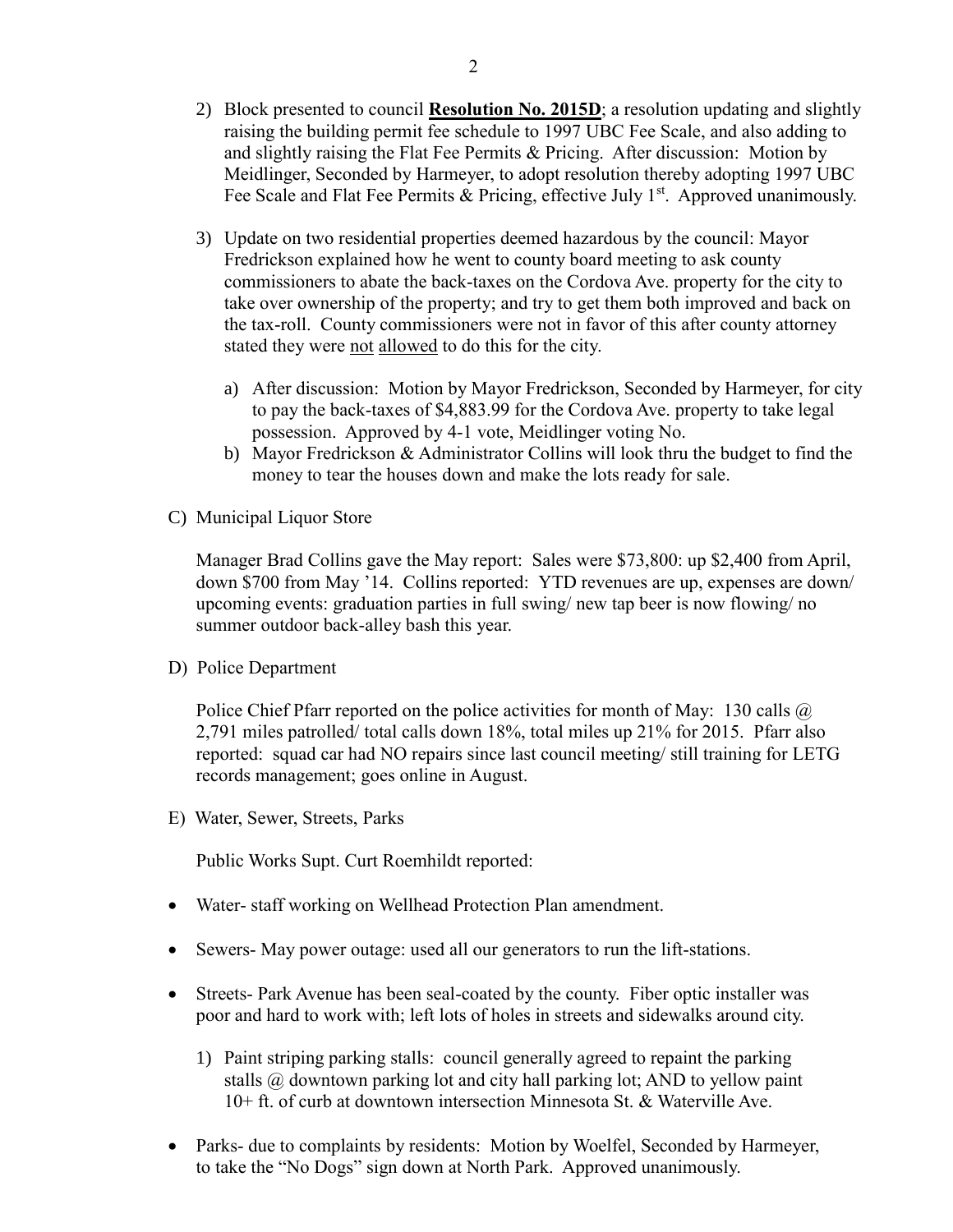- F) Bolton & Menk Engineering
	- 1) Engineer Joel Hawbaker presented to council one bid for sealcoating and edge mill & over-lay of Rolling Hills Drive and Meadow View Lane: \$47,090.65 from Wm Mueller & Sons, which was 50% above the engineer's estimate. Motion by Fredrickson, Seconded by Meidlinger, to reject bid of \$47,090.65 from Wm Mueller & Sons. Approved unan. Motion by Meidlinger, Seconded by Harmeyer, for Hawbaker to re-bid the job for the July council meeting. Approved unan.
	- 2) Lexington Avenue project: Administrator Collins wanted to point out the Bolton & Menk timeline needed (4-6 months) for survey data collection & design if this construction project is still possibly planned for 2016 completion.
- G) Pool

 Pool Manager Dorothy Dinwiddie reported: pool opened Thurs. June 4 with \$10,000 taken in so far/ WSI Class now ongoing/ Cleveland swim lessons now; Waterville later summer/ problem with foot injuries (30) bleeding caused by the bottom of pool near the rope of 1<sup>st</sup>  $\&$  2<sup>nd</sup> pool/ gazeboes are up, look nice with tables  $\&$  chairs/ looking for ways to secure down the gazeboes/ repainting the fish on the walls/ working with Snap Fitness to get more adults into the pool/ free swimming lessons certificate for TCU Le Center Elementary = \$35.00 fee should come out of the pool donated scholarship money/ handed out statement showing donations & expenses over the years with a balance of \$2,279.00. (Most donated by LC Sportsmen's Club) Administrator Collins suggested the best way to keep track of those donations was just how she was doing it; keep track in a separate ledger since the money was mixed in with all the receipts of the pool and put into the general fund.

H) County Fair/ Nancy Stauff

Ms. Stauff reported: fair assoc. put in 10 new trees  $\omega$  fairgrounds/ two handmade, heavy picnic tables stolen from them/ P.A. system at horse corral stolen/ NO birds, fowl, or poultry at the fair this year due to avian bird disease concerns/ nothing new with the Trapper's Association. Events: ranch rodeo, demo derby, monster truck.

#### **V. PUBLIC FORUM**

There were no petitions, requests, comments, or communications from the public.

#### **VI. OLD BUSINESS**

- A) Officially consider funding "Village Club 55" group from the 4% interest on the Bowler CD at First National Bank: Motion by Fredrickson, Seconded by Meidlinger, yes pay the group \$333.34 monthly to fund their activities. Approved unanimously.
- B) Administrator Collins informed the council about the water leak above the glass block in the front of the city hall building. The leak was directly over a major electrical outlet that powers the computers in that location; and was ruining the wall. Councilman Woelfel had observed the leak and stated he felt the area needed tuck-pointing done above the glass block area. Collins will contact local masons for a price to fix the situation.